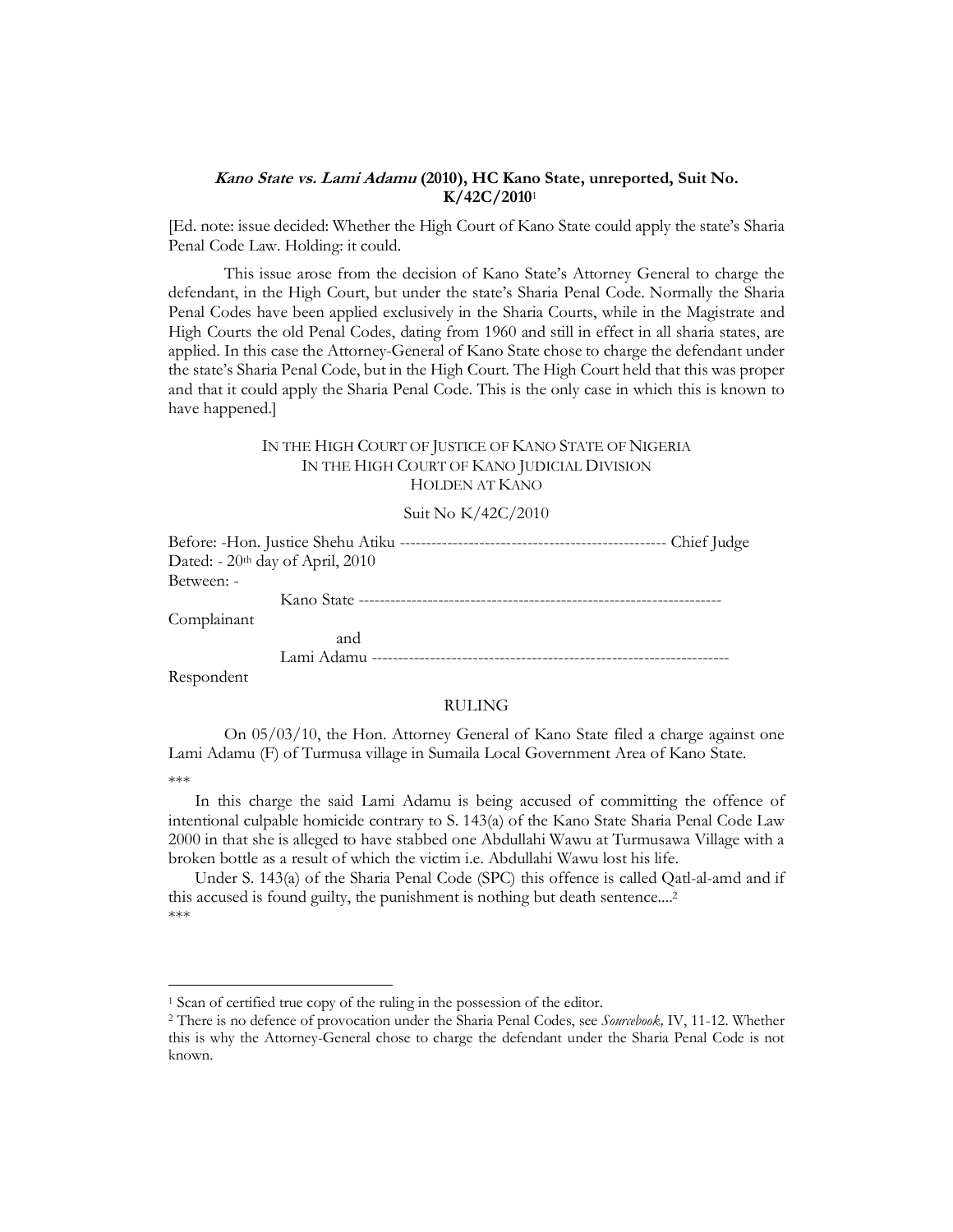Then on 30/03/10, the Hon. Attorney General made a move before this court to move his application to prefer a charge against the accused for trial of the said accused (Lami Adamu) under the (SPC) for intentional homicide under S/ 143(a) of the (SPC).

However, Mr. Ishola the Legal Aid counsel and who is acting as a defence counsel for the accused raised an objection against the application...to prefer a charge against the accused for trial before this court.

The main contention of Mr. Ishola, learned defence counsel is that [the defendant could not be tried under the Sharia Penal Code in the High Court, that the High Court should dismiss the case, and that the Attorney General should be required to refile it in a Sharia Court if he wished to charge it under the Sharia Penal Code].

\*\*\*

[T]he [1999 Constitution of the Federal Republic of Nigeria] in S. 272(1) gives the High Court an unlimited jurisdiction. Section 272(1) provides:

Subject to the provisions of section 251 and other provisions of this Constitution, the High Court of a State shall have jurisdiction to hear and determine any civil proceedings in which the existence or extent of a legal right, power, duty, liability, privilege, interest, obligation or claim is in issue or to hear and determine any criminal proceedings involving or relating to any penalty, forfeiture, punishment or other liability in respect of an offence committed by any person.

Also, under the provisions of the Kano State High Court Law (Cap 57) Laws of Kano State 1991, the High Court is obligated to observe and enforce the observance of customary law which is not repugnant to natural justice, equity and good conscience. This is spelt out in S. 34 of the High Court Law...which reads:

34(1) The High Court shall observe and enforce the observance of customary law which is not repugnant to natural justice, equity, and good conscience, nor incompatible either directly or by implication with any law for the time being in force, and nothing in this law shall deprive any person of the benefit of any such customary law.

Looking at the charge against the accused, it is for an offence of intentional homicide under S. 143(a) of the (SPC) and such an offence under the Penal Code (S. 221) is exclusively triable by a High Court.

Moreover, the SPC is a law promulgated by the Kano State House of Assembly and S. 211 of the Constitution empowers the Hon. Attorney General of Kano State to institute and undertake criminal proceedings against any person before any court of law in Nigeria other than a court martial in respect of any offence created by or under any law of the House of Assembly. S. 211(1) of the Constitution says:

The Attorney General of a State shall have power –

- a) To institute and undertake criminal proceedings against any person before any court of law in Nigeria other than a court martial in respect of any offence created by or under any law of the House of Assembly.
- b) To take over and continue any such criminal proceeding that may have been instituted by any other authority or person; and